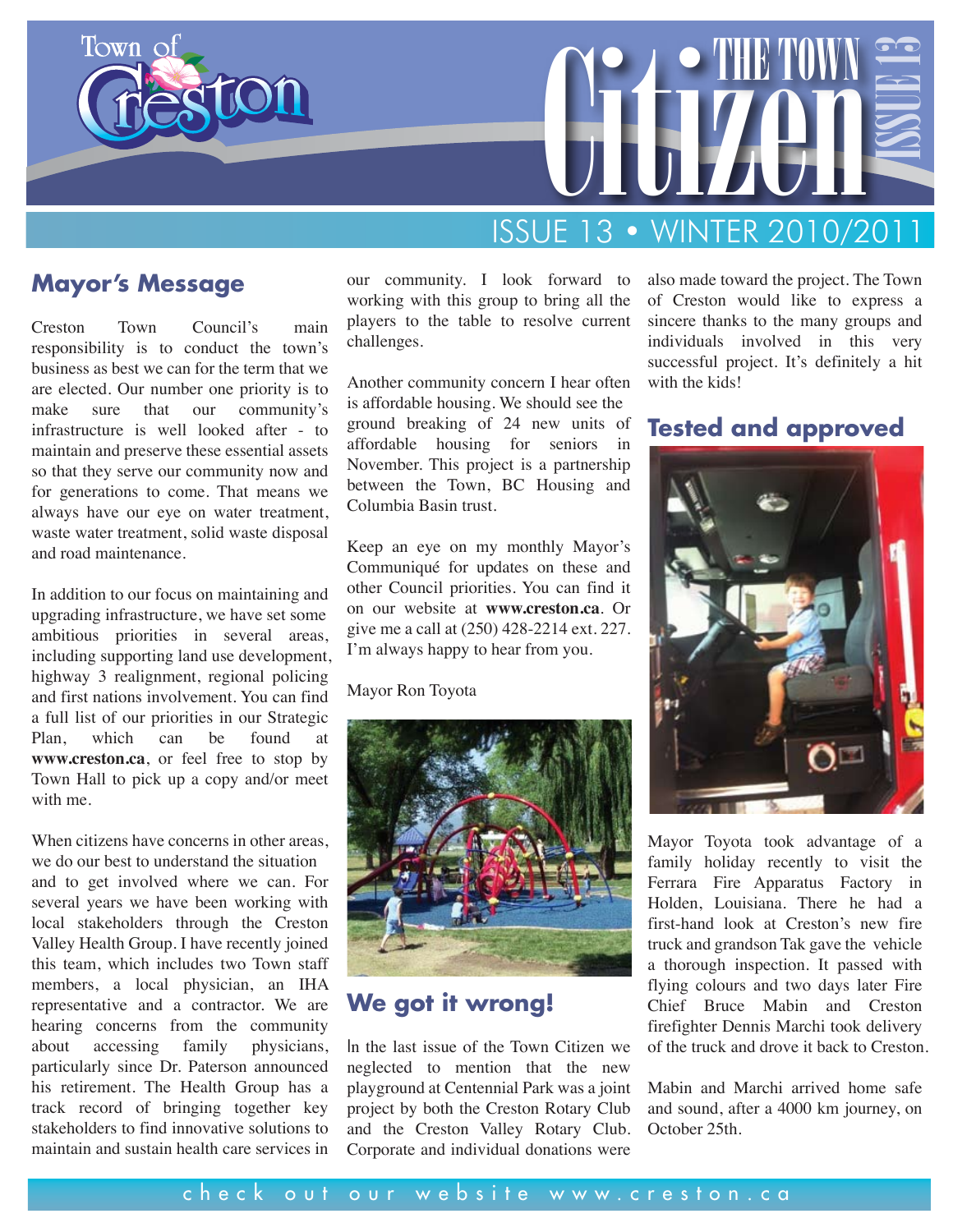## $\overline{P}$  A G  $E$

## **Garbage collection public meetings**



The Town of Creston is considering a new garbage bylaw and is looking into how residents should pay for garbage collection in the upcoming year.

The option being considered is to fund garbage collection through utility fees. This would transfer charges for garbage collection from annual property taxes to annual utility bills.

#### **Get informed!**

Town staff would like to meet with residents to discuss garbage collection fees at one of two upcoming meetings.

WHEN: Monday, November 8, 2010 from 4:00 p.m. to 6:00 p.m. OR

Tuesday November 16, 2010 from 1:00 p.m. to 3:00 p.m.

WHERE: Council Chambers at Town Hall

- Learn the facts
- Increase your understanding
- Discuss your issues

#### **Tell us what you think!**

How should you pay for garbage collection? Residents will have several opportunities to communicate with the Town on this proposal. Please come out to the meetings and make your voice heard.

For more information, please call (250) 428-2214, email **info@creston.ca** or visit **www.creston.ca**. Feedback forms will also be made available at Town Hall.

### **Wildfire protection work gets underway**

The Town of Creston has hired consultants BA Blackwell & Associates to begin fuel reduction work in the Town's woodlot site. This work is an important part of Creston's Community Wildfire Protection Plan, which aims to reduce potential damage from interface fires. In this case, interface is defined as an area "where forest meets community". The work will include removing dead trees, forest undergrowth and increasing the space between treetops in forested areas that are close to residential neighbourhoods. This has been shown to be an effective way to reduce the threat to the community, in the case of an encroaching wildfire.

Work will get underway in November and will be complete before the end of 2010. Due to the distance from roads, chipping and removing wood from the site is not feasible and some burning will be required. The contractor will comply with provincial and local regulations during burning, which include alerting nearby residences and facilities one week prior to burning, and burning only on days with good venting.

Creston Council and staff have considered this question carefully, and, because of the remote location of the work, are expecting little if any impact on the air quality within the community. In order to complete this work, Council has approved an extension to open burning until the end of 2010.

Residents who have concerns about smoke produced from this project may contact BA Blackwell & Associates at (604) 986-8346 or email **inquiries@bablackwell.com**.



Please feel free to stop by Town Hall at 238-10th Avenue North. We are open for business Monday to Friday, 8:30 a.m. to 4:30 p.m., except for statutory holidays.

### **Town of Creston**

238 - 10th Ave. N. PO Box 1339 Creston, BC V0B 1G0

Ph: 250-428-2214 Fax: 250-428-9164

Email:

### **info@creston.ca**

After hours emergency phone: 250-428-3450

#### **www.creston.ca**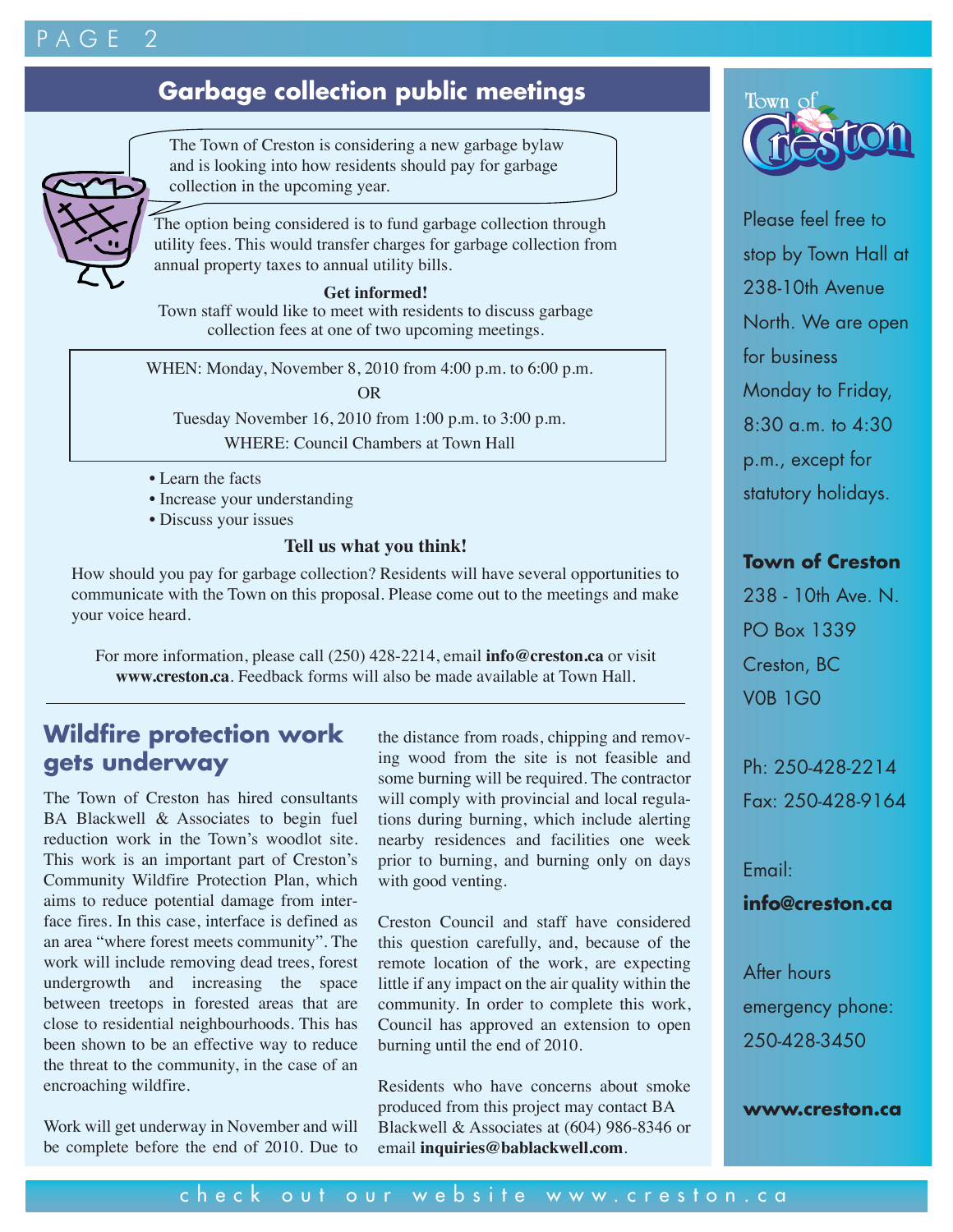### **2010 Capital Projects update**

Town crews have been busy getting as much work as possible done before the ground freezes this winter. Some projects completed in 2010 include:

The new **16th Avenue sidewalk**, including cement work and landscaping was completed to Scott Street. Weather permitting, crews will finish off this project with a gravel trail further up 16th Avenue before the snow flies.



*New 16th Avenue sidewalk*

Work has started on the replacement of the **Highway 21 sewer**. The current aboveground steel pipe will be replaced with a new plastic pipe, which will be buried next to the highway. Town crews expect to complete the project before the end of 2010.



*Highway 21 sewer pipe replacement*



*Highway 21 sewer pipe replacement*

The second round of **smoke testing** was completed this summer. This process lets us know the exact locations where storm water is infiltrating the sewer system. We can then work with residents to remedy the situation. Keeping storm water run off out of the sewer system helps get the maximum life span out of the waste water treatment system. This system is very expensive to repair and replace, and preventative maintenance such as this will help us get the most out of this important community investment.

The Town of Creston worked in tandem with six other municipalities commission a **water leakage survey**. By putting this project to tender as a group of six communities, we were able to negotiate a very competitive price to get the work done. The contractor used specialized listening equipment and was able to pinpoint the exact location of leakages within the Town water system.

Half of the leaks have already been fixed, and the rest are scheduled for repair within our planned maintenance schedule.

The **Fire Hall** had a new 30 year roof installed in 2010.

After receiving tenders on **waste water treatment upgrades** that were well above budget, the Town of Creston is looking to see if a better, and more economical, way can be found to make the required upgrades. It is possible that alternative methods might save on operational and capital costs, while still meeting provincial and federal standards. We have issued a request for expressions of interest and are waiting to hear from experts in the field, about the most economical, environmental and safe ways to meet Creston's wastewater treatment needs.